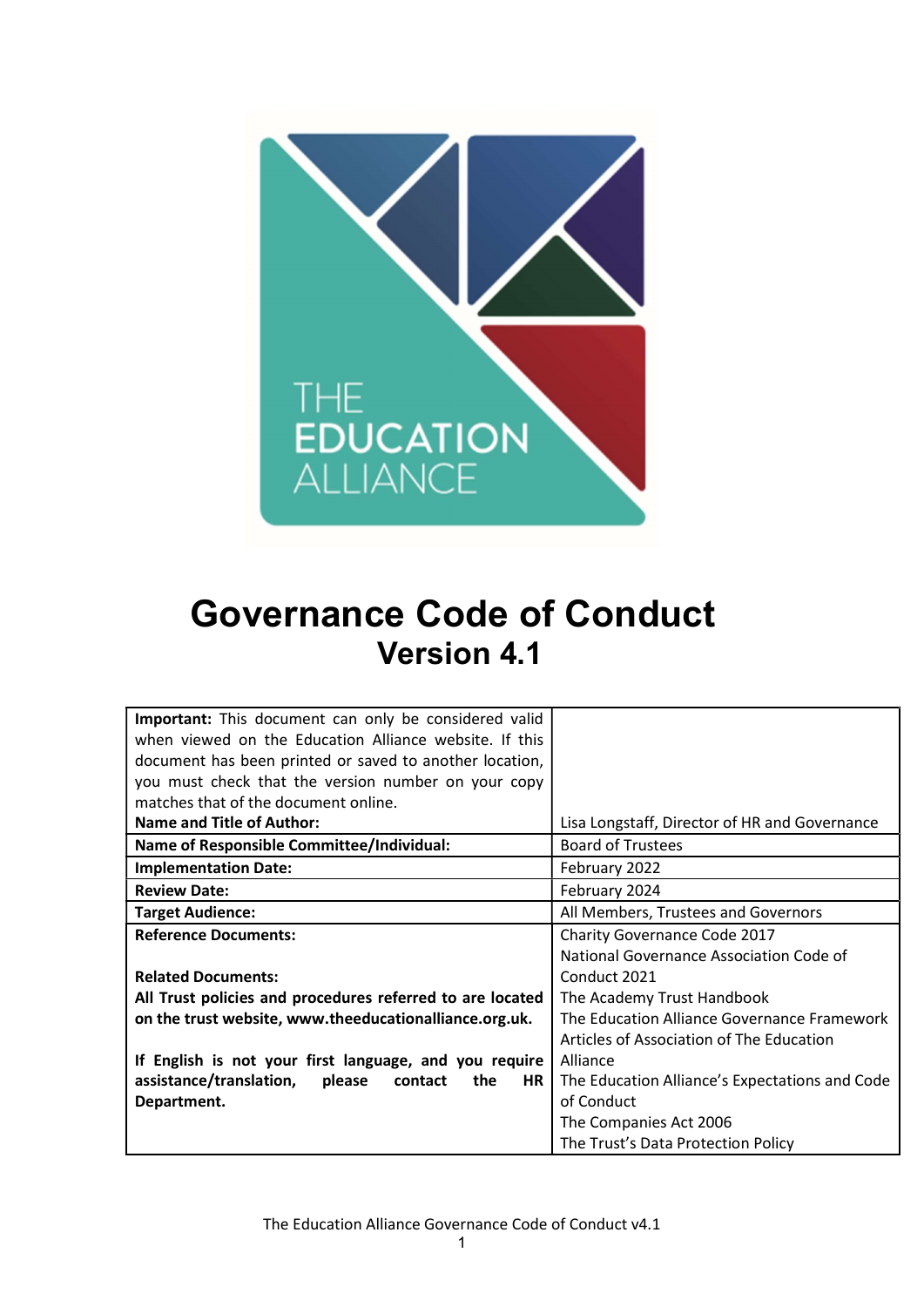## **Contents**

|            | <b>Policy Statement</b>                                         |                |
|------------|-----------------------------------------------------------------|----------------|
|            | 1. Scope                                                        | 3              |
|            | <b>Roles and Responsibilities</b><br>2.                         | 4              |
|            | <b>Equality and Diversity</b><br>3.                             | $\overline{4}$ |
|            | Principles<br>4.                                                | 4              |
|            | <b>Statutory Accountability</b><br>5.                           | 5              |
|            | <b>Public Service Values</b><br>6.                              | 5              |
|            | Conflicts of Interest<br>7.                                     | 6              |
|            | <b>Collective Responsibility</b><br>8.                          | $\overline{7}$ |
|            | <b>Transparency and Confidentiality</b><br>9.                   | 7              |
|            | 10. Breach of this Code                                         | $\overline{7}$ |
|            | 11. Monitoring Compliance and Effectiveness of this Policy<br>8 |                |
|            | 12. Associated Documentation                                    | 8              |
|            | 13. Review                                                      | 8              |
|            |                                                                 |                |
| Appendices |                                                                 |                |
|            | Appendix 1<br>Ethical Leadership Framework                      | 9              |
|            |                                                                 |                |

Appendix 2 Governance Code of Conduct Agreement 10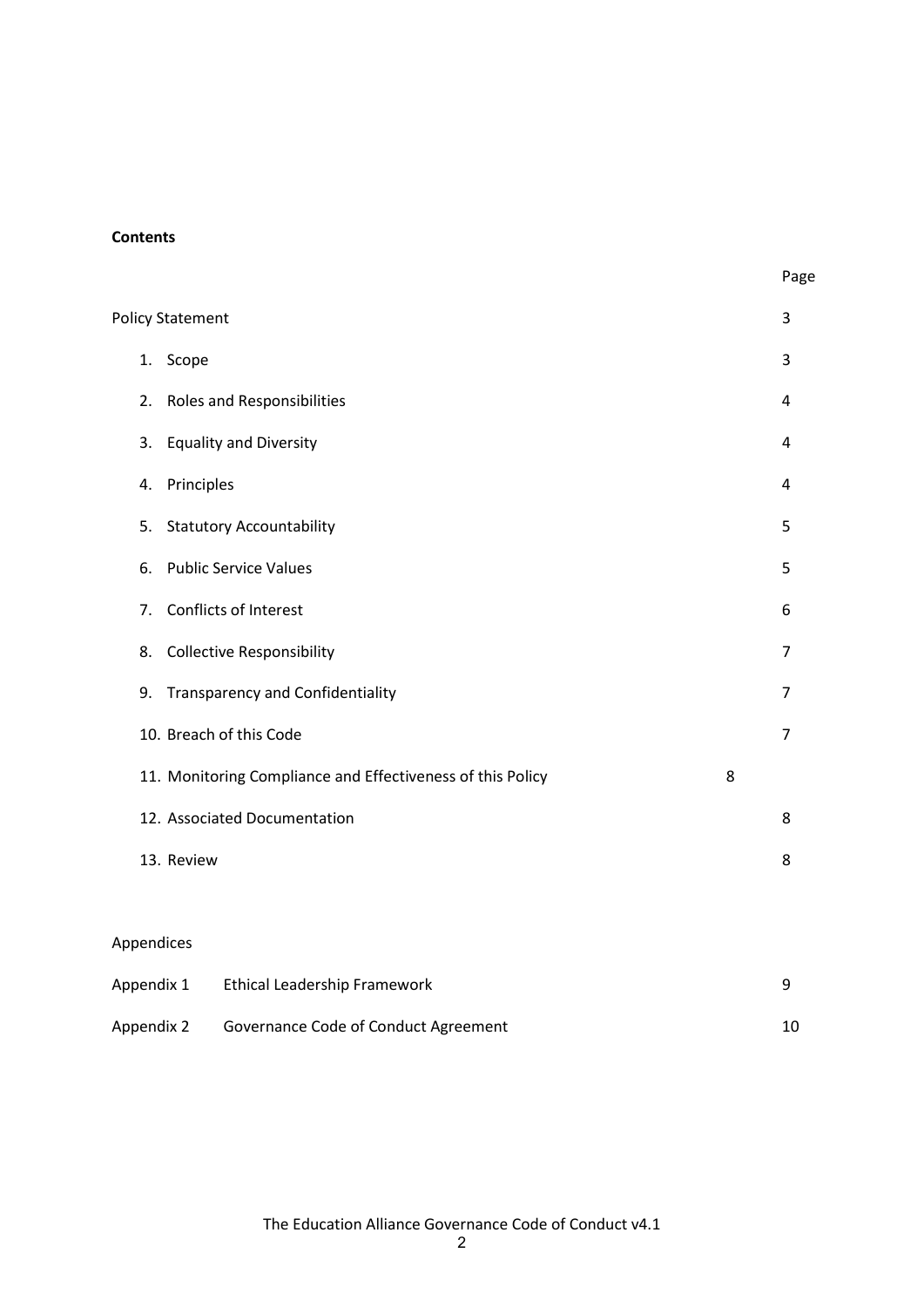#### POLICY STATEMENT

We are here to make great schools and happier, stronger communities so that people have better lives. We do this by:

- Always doing what is right
- Trusting in each other and standing shoulder to shoulder
- Doing what we know makes the difference

Doing what is right means always acting with integrity, in the interests of others and being honest, open and transparent.

The Education Alliance (the trust) is a values-driven, ethical organisation. Our leaders have a common purpose and deliver this in an ethical way. The National Governance Association (NGA) has a 'Framework for Ethical Leadership in Education' and the trust has taken this a step further, by developing ethical leadership qualities, competencies and behaviours to which we recruit, assess against and develop in all our leaders, as 'the way we do things here'. It defines our culture: how we behave and how we treat each other.

This Code describes the qualities, behaviours, standards of conduct, commitment and accountability, which are expected of Members, Trustees and Governors within the Education Alliance, to enable them to carry out their legal and statutory duties in a way which aligns with the culture of the trust. The aim of this code is to promote ethical, effective, well-informed and accountable multi-academy trust (MAT) governance.

This policy should be read in conjunction with the Declarations and Conflicts of Interest Policy and the Governance Handbook. It is written in line with the Companies Act 2006 and Charity Commission guidance.

## 1. SCOPE

This Code applies to every governance layer, every governance committee or working party and to every subsidiary company or joint venture of the trust. If a Member, Trustee or Governor is in doubt about the provisions of the Code or any associated documentation, they should contact the Governance Department or the Company Secretary, for advice and guidance.

Whilst the Education Alliance provides guidance via this Code, the Governance Handbook, the Governance Code of Conduct Agreement (Appendix 2) and the Declarations and Conflicts of Interest Policy, ultimately set out the responsibility for the appropriateness of conduct as a Member, Trustee or Governor. Responsibility for any act or omission in that capacity, rests with the individual Member, Trustee or Governor.

The requirements relating to confidentiality will continue to apply after a Governor, Trustee or Member leaves office.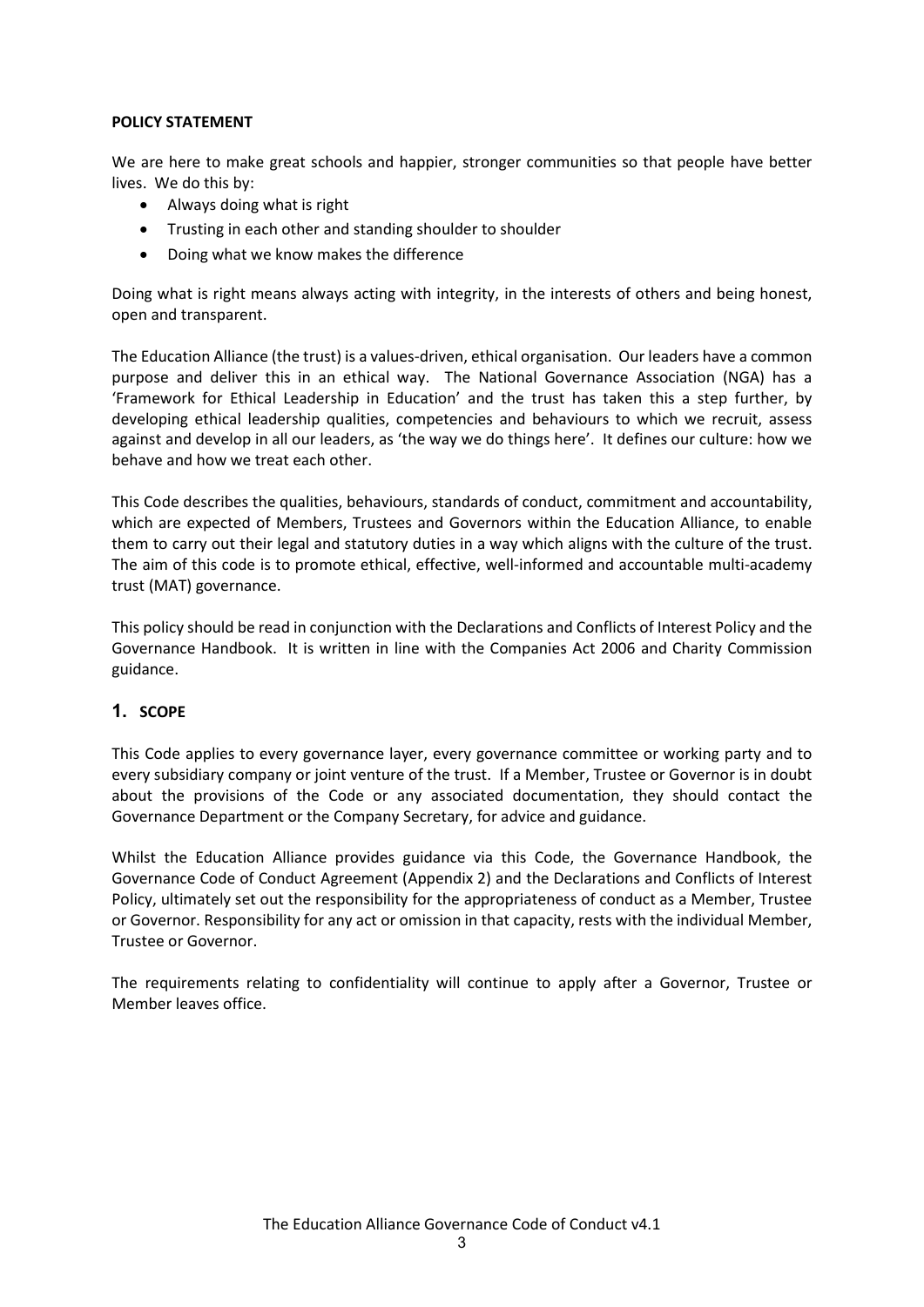## 2. ROLES AND RESPONSIBILITIES

The **Board of Trustees** is responsible for approving this code and monitoring its effectiveness.

The Governance Department is responsible for ensuring that all Members, Trustees and Governors are made aware of this code, and that it is readily available on the Trust website and the Governance Portal.

All Members, Trustees and Governors must ensure they adhere to this code.

## 3. EQUALITY AND DIVERSITY

The Education Alliance is committed to:

- Promoting equality and diversity in its policies, procedures and guidelines
- Delivering high quality teaching and services that meet the diverse needs of its student population and its workforce, ensuring that no individual or group is disadvantaged

## 4. PRINCIPLES

The purpose of governance within the Trust is to provide ethical, confident, strategic leadership and to create effective accountability, oversight and assurance for educational and financial performance. It is anchored in the Seven Nolan Principles of Public Life and aligns with the Framework for Ethical Leadership in Education, which outlines principles that support ethical decision-making and challenge unethical behaviour in schools and trusts.

New members should agree to the Trust's Code of Conduct on being appointed as part of their induction programme. The NGA also advises that Chairs may also use their Code of Conduct to support discussions such as annual governance reviews. In doing so, it is anticipated that the Code of Conduct becomes a tool to help the Board, its committees and individuals develop their governance practice.

Our Trustees, Members and Governors are committed to focusing on their core governance functions:

- 1. Ensuring there is clarity of vision, ethos and strategic direction
- 2. Holding executive leaders to account for the educational performance of the organisation, its pupils and the performance of staff
- 3. Overseeing the financial performance of the organisation and making sure its money is well spent
- 4. Ensuring the voices of stakeholders are heard

The commitments our Trustees, Governors and Members make are detailed in Appendix 2.

Members, Trustees and Governors must observe the provisions of the trust's Memorandum and Articles of Association, and the Governance Handbook. Trustees must observe the duty to give immediate notice to the Governance Clerk should they become disqualified from continuing to hold office. Members, Trustees and Governors must ensure that the Board and Local Governing Body meetings (and any associated committee or working group) are conducted in an orderly, fair, open and transparent manner.

Members, Trustees and Governors must ensure they act within the parameters detailed in the Scheme of Delegation.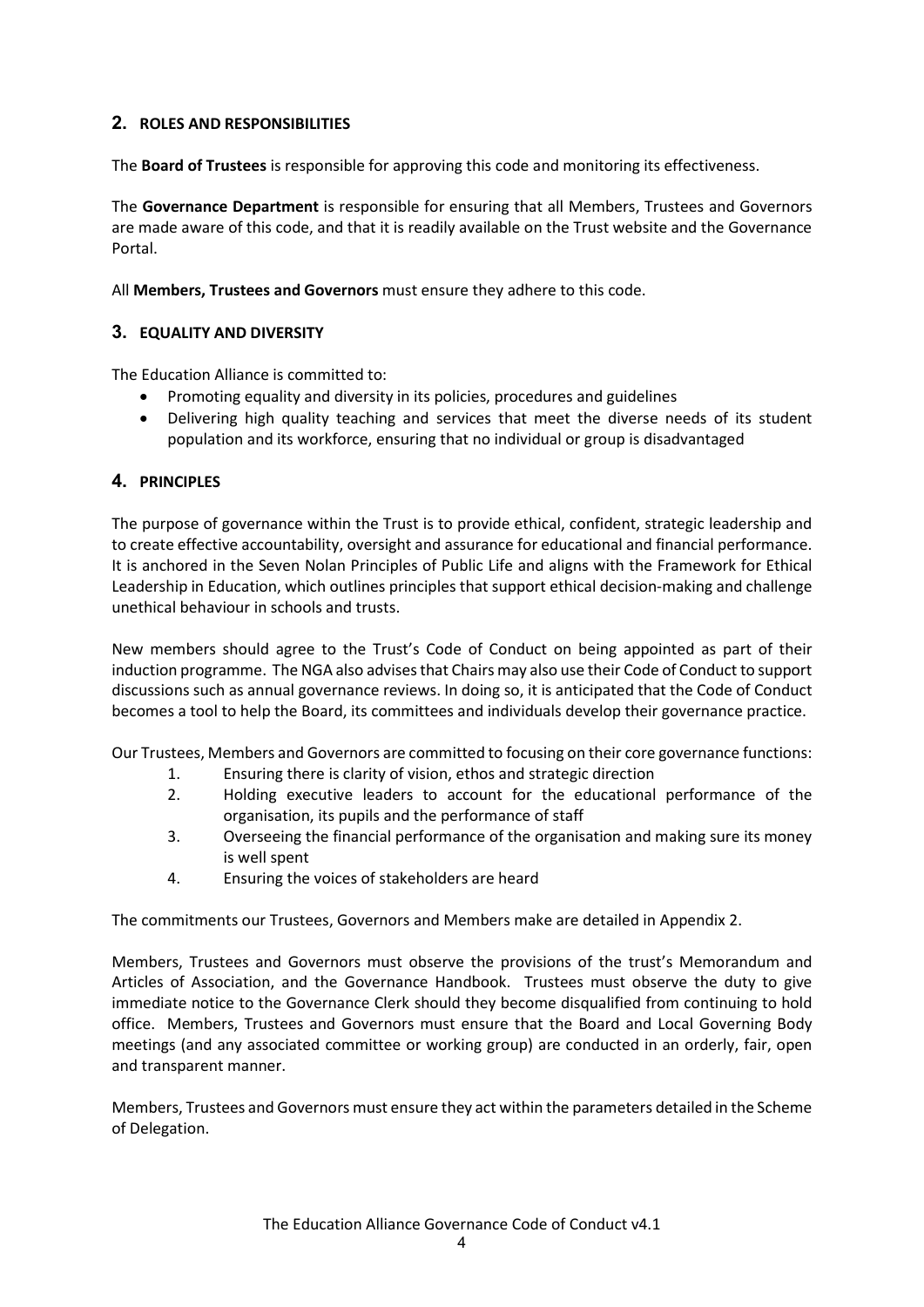Members, Trustees and Governors should refer to the Governance Clerk or Company Secretary for advice relating to the governance functions, which are set out in the Governance Handbook, having regard to the independent advisory roles of the Governance Clerk and Company Secretary.

## 5. STATUTORY ACCOUNTABILITY

Trustees are collectively responsible for observing the obligations and responsibilities set out in the Funding Agreements, which the trust has entered into with the Secretary of State as a condition of receiving public funds. Although the Education and Skills Funding Agency (ESFA) is the main provider of funds to the trust, Trustees should note that they are also responsible for the proper use of income derived from other sources, and for the control and monitoring of expenditure of such income, in order to meet the requirements of the ESFA and public audit.

The CEO is the Accounting Officer of the trust and is directly accountable to Parliament, through the Committee of Public Accounts, for the effective stewardship by the Trust of public funds. The Board of Trustees is accountable to Parliament for ensuring the financial health of the MAT and to the Courts for ensuring that trust business is conducted in accordance with legislation and statutory requirements.

## 6. PUBLIC SERVICE VALUES

Public service values are at the heart of the education service. High standards of personal and corporate conduct and the recognition that pupils, and other users of the trust's services, come first are a requirement of being a Member, Trustee and Governor. These standards should underpin all decisions taken by the Board, Local Governing Bodies and other associated committees and working groups.

A Member, Trustee or Governor should, in all their work for the trust, exercise such skill as they possess and such care and diligence as would be expected from a reasonable person in the circumstances. This will be particularly relevant when Members, Trustees and Governors act as agents for the trust, for example, when functions are delegated to a committee of the Board or to the Chair. Trustees, Members and Governors should be careful to act within the terms of reference of any committees on which they serve.

Members, Trustees and Governors are responsible for taking decisions, which are within the powers given to them by the trust's Articles of Association and Governance Handbook. If a Trustee believes that the Board is likely to exceed the powers by taking a particular decision, they should immediately refer the matter to the Governance Clerk or Company Secretary for advice.

Members, Trustees and Governors follow the seven principles of public life (also known as the Nolan Principles), which are as follows:

- Selflessness holders of public office should act solely in terms of the public interest
- Integrity holders of public office must avoid placing themselves under any obligation to people or organisations that might try inappropriately to influence them in their work. They should not act or take decisions in order to gain financial or other material benefits for themselves, their family, or their friends. They must declare and resolve any interests and relationships.
- Objectivity holders of public office must act and take decisions impartially, fairly and on merit, using the best evidence and without discrimination or bias.
- Accountability holders of public office are accountable to the public for their decisions and actions and must submit themselves to the scrutiny necessary to ensure this.

The Education Alliance Governance Code of Conduct v4.1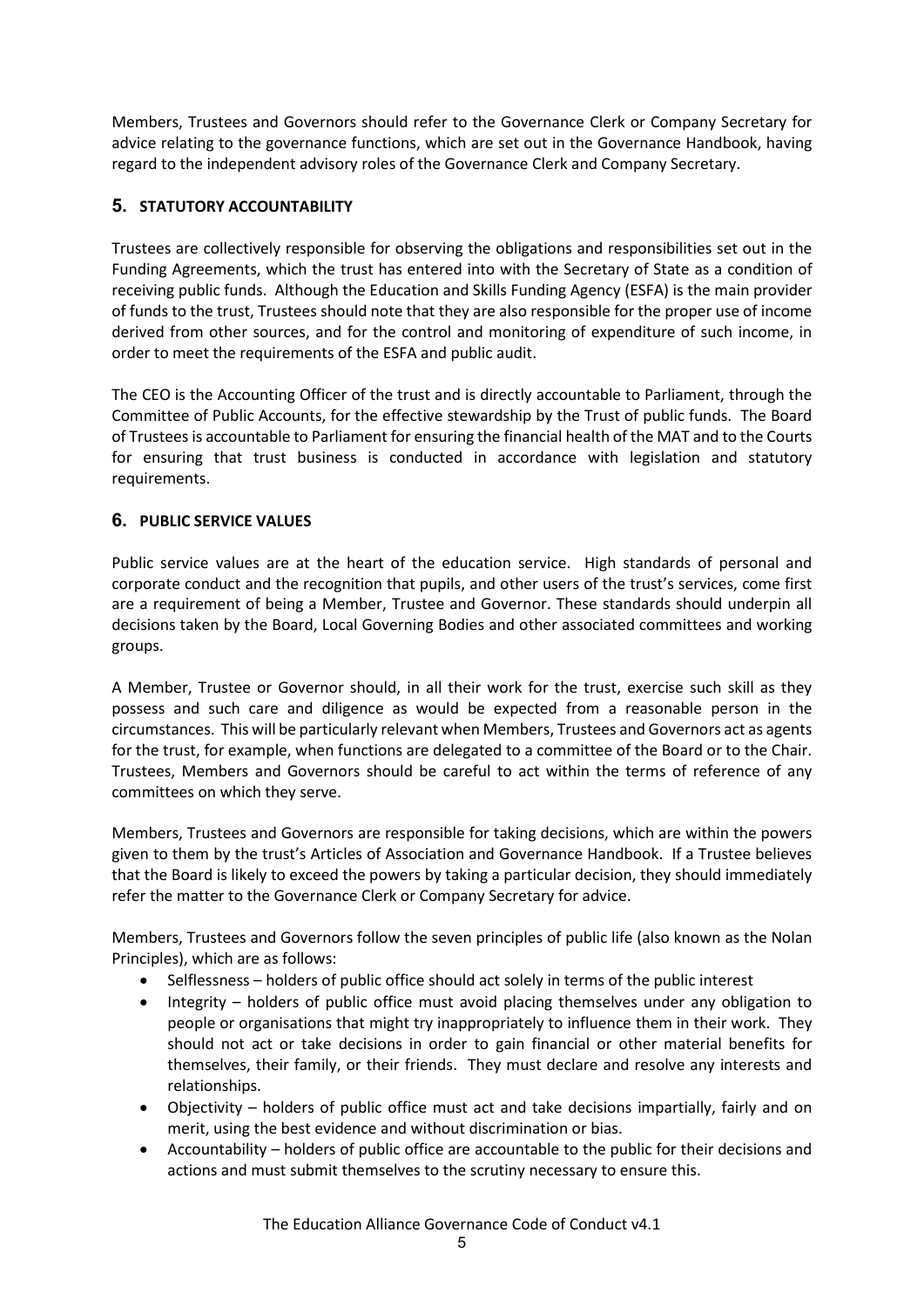- Openness holders of public office should act and take decisions in an open and transparent manner. Information should not be withheld from the public unless there are clear and lawful reasons for so doing.
- Honesty holders of public office should be truthful.
- Leadership holders of public office should exhibit these principles in their own behaviour. They should actively promote and robustly support the principles and be willing to challenge poor behaviour wherever it occurs.

## 7. CONFLICTS OF INTEREST

Members, Trustees and Governors should seek to avoid putting themselves in a position where there is a conflict, (actual, potential or perceived) between their personal interests and their duties to the trust. They should not allow any conflict of interest to arise which might interfere with the exercise of their independent judgement.

Trustees, Governors and Members are reminded that under the trust's Articles of Association, its Declarations and Conflicts of Interest Policy and general law, they must disclose any direct or indirect financial interest they have, or may have, in the supply of work to the trust or the supply of goods for the purposes of the trust, or in any contract or proposed contract concerning the trust, or in any matter relating to the trust, or any duty which is material and which conflicts or may conflict, or may be perceived to conflict with the interests of the trust.

If an interest of any kind (including an interest of a spouse or partner of a Member, Trustee or Governor, or of a close relative of the Member, Trustee or Governor) is likely or would, if publicly known, be perceived as being likely to interfere with the exercise of a Member, Trustee or Governor's independent judgement, then:

- The interest, financial or otherwise, should be reported to the Governance Clerk or Company Secretary
- The nature and extent of the interest should be fully disclosed to the Board/Local Governing Body before the matter giving rise to the interest is considered
- If the Member, Trustee or Governor concerned is present at a meeting of the Board/Local Governing Body, or any of its committees or working groups, at which such supply, contract or other matter constituting the interest is to be considered, he or she should:
	- (a) Not take part in the consideration or vote on any question with respect to it and shall not be counted in the quorum for that meeting; and
	- (b) Withdraw from the Board/Local Governing Body or committee meeting where required to do so by a majority of the Members, Trustees or Governors or committee present at the meeting

'Close relative' includes, but is not limited to, a father, mother, brother, sister, child, grandchild or stepfather/mother/brother/sister/child.

Where it is proposed that the Board/Local Governing Body should grant a Trustee/Governor a financial interest (such as a contract for the supply of goods or services), the Board/Local Governing Body must observe the requirements of the Charities Act 2011 and the Charity Commission guidance, alongside the provisions of the Trust's Articles of Association. The Board/Local Governing Body may wish to seek legal advice before granting such an interest, via the Company Secretary.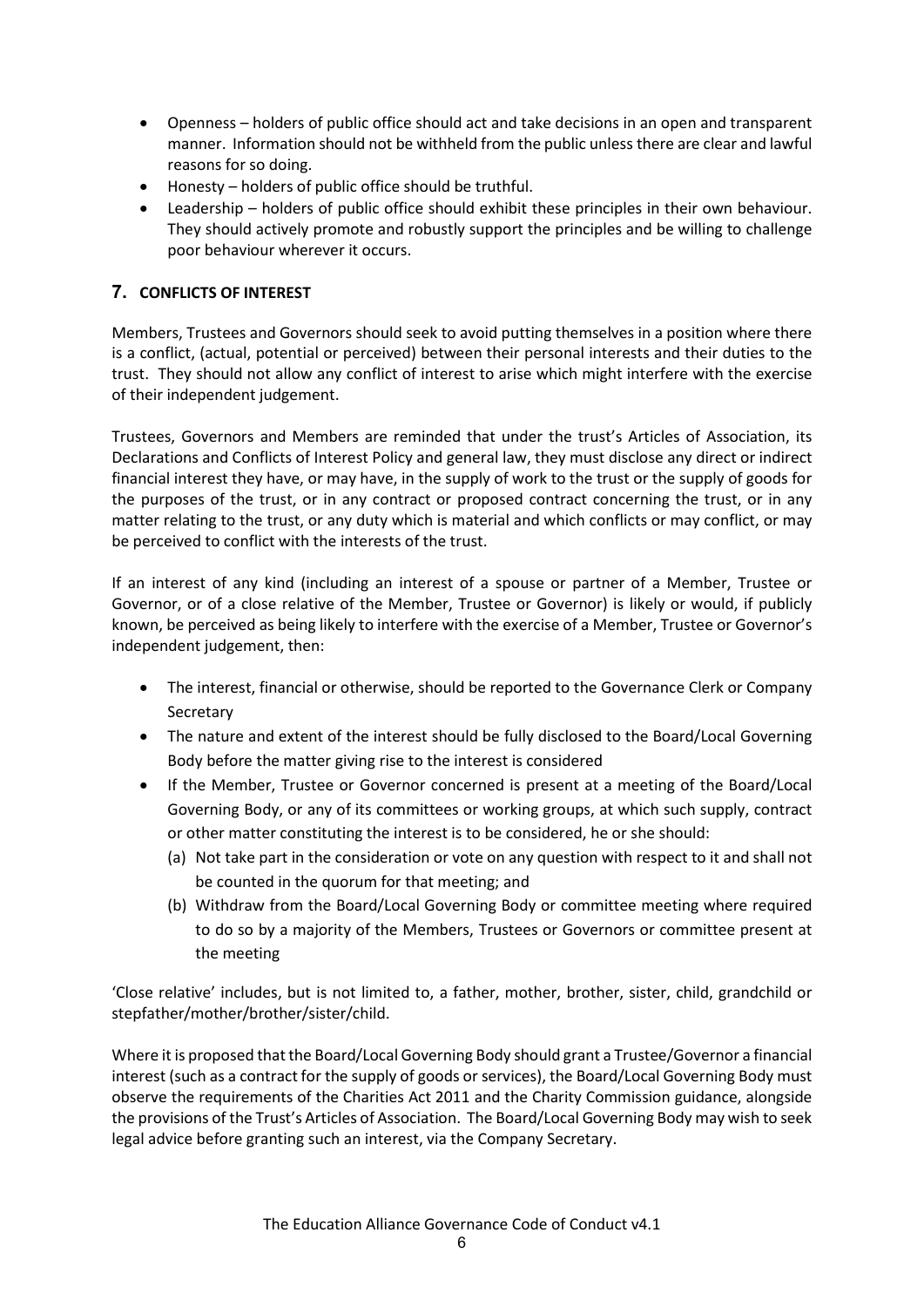Members, Trustees and Governors must not receive gifts, hospitality or benefits of any kind from a third party, which might be in breach of the Bribery Act 2010, or be seen to compromise their personal judgement or integrity. Any offer or receipt of such gifts, hospitality or benefits should be immediately reported to the Governance Clerk.

The Governance Department will maintain a Register of Interests, which will be published on the trust's website. Members, Trustees and Governors must disclose routinely to the Board/Local Governing Body/other committees, all business interests, financial or otherwise, which they may have, and the Governance Clerk will enter such interests on the Register. Members, Trustees and Governors must give sufficient details to allow the nature of the interests to be understood by enquirers, they must inform the Governance Clerk whenever their circumstances change, and interests are acquired or lost.

## 8. COLLECTIVE RESPONSIBILITY

The Board operates by Trustees taking majority decisions in a corporate manner at quorate meetings. Therefore, a decision of the Board, even when it is not unanimous, is a decision taken by the Trustees collectively and each individual Trustee has a duty to stand by it, whether or not he or she was present at the meeting when the decision was taken. The same applies to Members, their meetings, Governors, and their meetings. If a Member/Trustee/Governor disagrees with a decision taken by their respective group, his or her first duty is to have any disagreement discussed and minuted. If the Member/Trustee/Governor strongly disagrees, he or she should consult the Chair and, if necessary, then raise the matter with the group (e.g. Board or LGB) when it next meets.

## 9. TRANSPARENCY AND CONFIDENTIALITY

The Board and its committees have a high degree of public accountability and it is important that they conduct their business openly and transparently wherever possible. Accordingly, agendas, minutes and other papers relating to meetings of the Board are normally available on the Trust/school website for public inspection, once approved by the Chair. There are occasions where information will not be available to the public due to its confidential nature.

Members, Trustees and Governors have no right of access to information relating to matters of which they have declared an interest and where they have been required to withdraw from meetings under the trust's Articles of Association and Declaration and Conflicts of Interest Policy.

Trustees/Governors/Members must not make statements to the press or the media, or the public through public meetings, social media or other means of communication, relating to the proceedings of the Board and its committees, without first having obtained the approval of the Chair or, in the Chair's absence, the Vice-Chair. It is unethical for Members, Trustees or Governors to publicly criticise, canvass or reveal the views of other Trustees, which have been expressed at meetings of the Board or its committees.

## 10. BREACH OF THIS CODE

If it is alleged that this code has been breached, the allegation will be discussed with the Chair and the Chair will investigate. A suspension or removal will only be considered as a last resort, after seeking to resolve any difficulties or disputes in a more constructive way.

If it is alleged that the Chair has breached the code, it may be that a Chair of another group investigates the allegation. For example, if the allegation is against a Chair of a Local Governing Body, the Chair or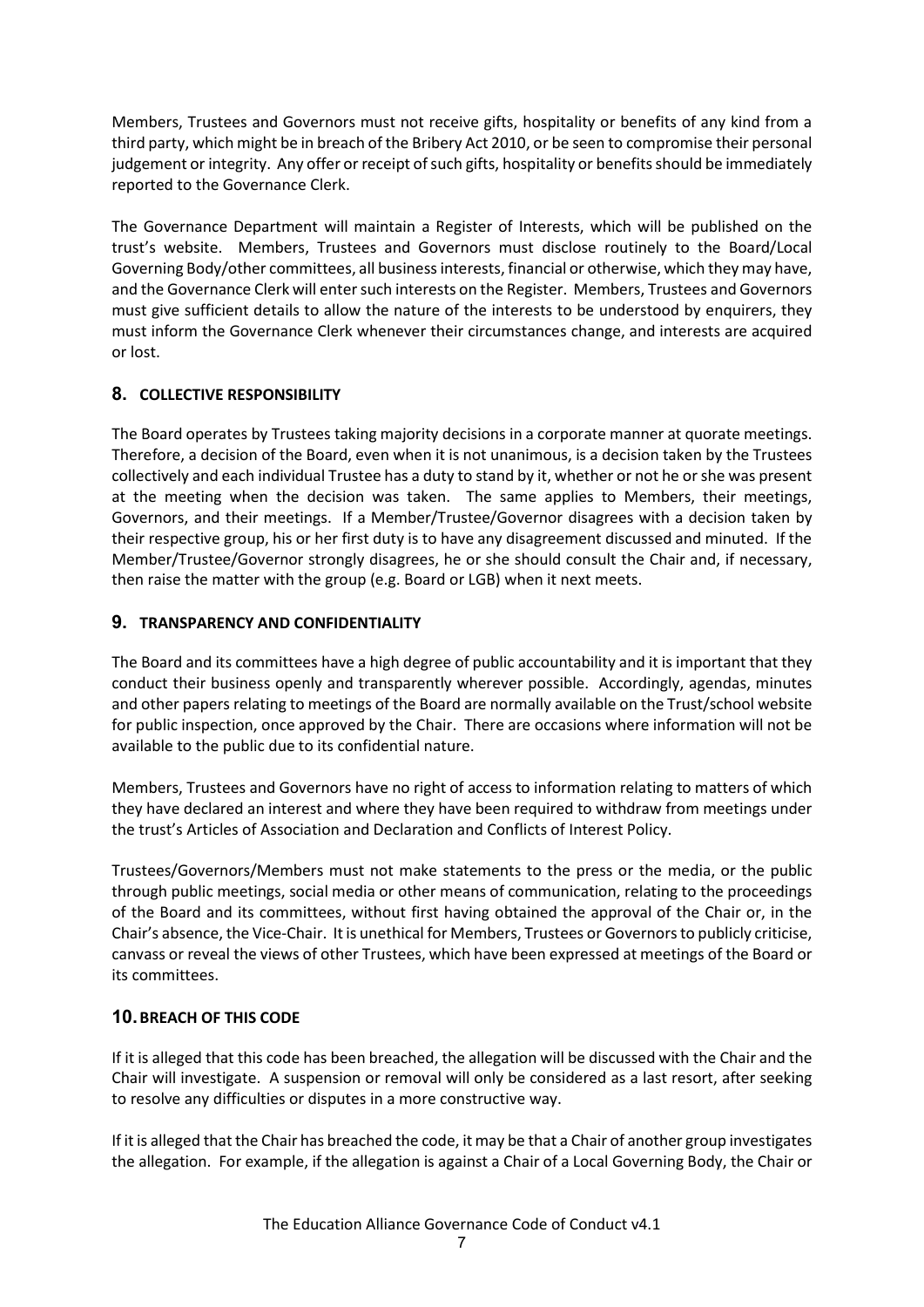Vice-Chair of the Board might investigate. If the allegation is against the Chair of the Board, a Member might investigate. If the allegation is against a Member, another Member might investigate.

## 11. MONITORING COMPLIANCE WITH AND EFFECTIVENESS OF THE POLICY

Effectiveness and compliance of this Policy will be monitored on an annual basis.

## 12. ASSOCIATED DOCUMENTATION

The Education Alliance Governance Handbook Articles of Association Academy Trust Handbook Declarations and Conflicts of Interest Policy Freedom of Information Policy Complaints Procedure Whistleblowing Policy

## 13. REVIEW

This Policy and Procedure will be reviewed within two years of the date of implementation.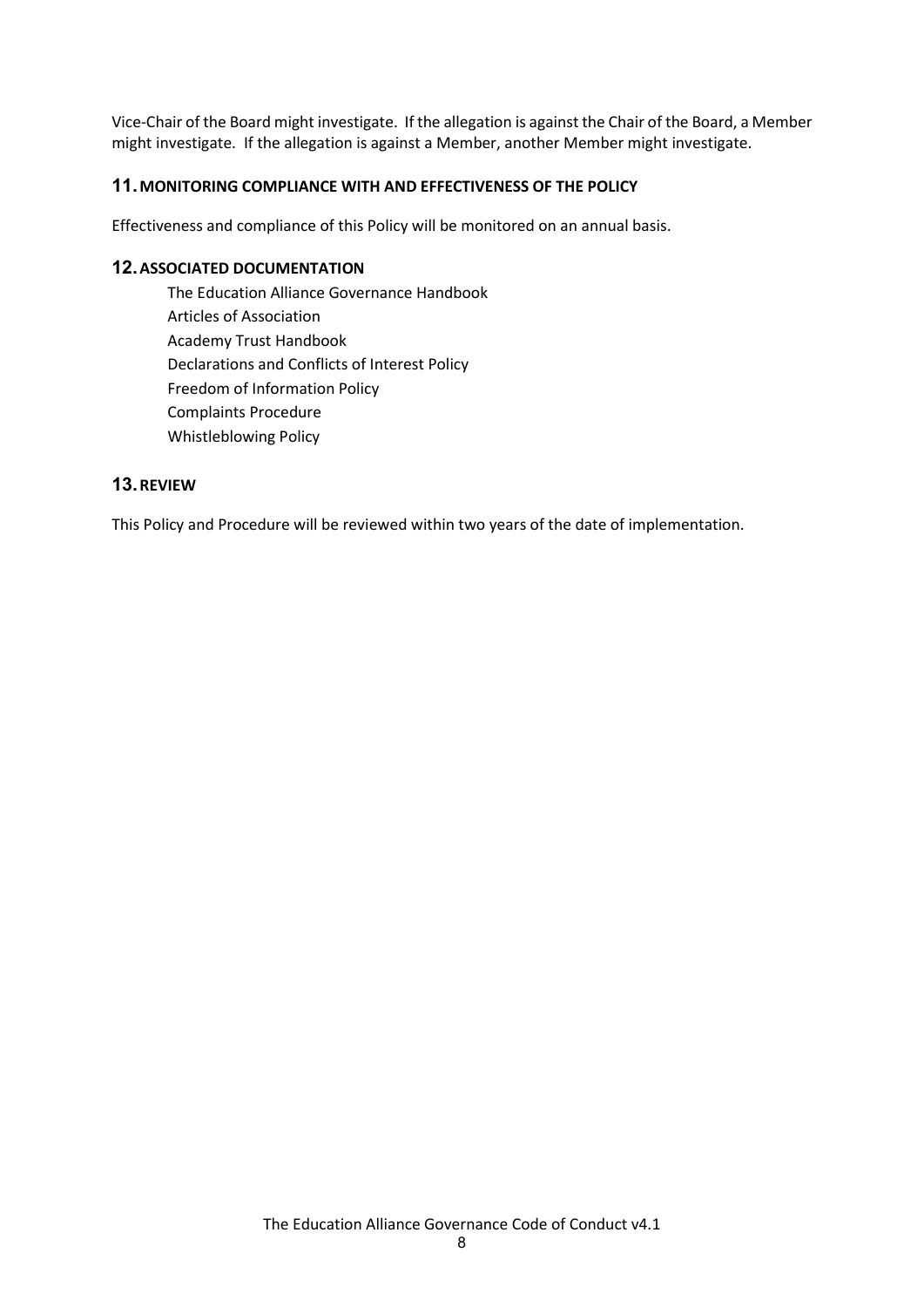## The Education Alliance Ethical Leadership Qualities Appendix 1

| <b>Competency</b> | We do this by                                                                                       |
|-------------------|-----------------------------------------------------------------------------------------------------|
| <b>Trust</b>      | Being reliable, consistent, credible, honest, humble, courageous and kind.<br>$\bullet$             |
|                   | Managing emotions and helping others to manage their emotions.<br>٠                                 |
|                   | Keeping promises and doing what you say you will do<br>$\bullet$                                    |
|                   | Having a genuine interest in others<br>$\bullet$                                                    |
| Wisdom            | Developing knowledge and real expertise, then sharing knowledge<br>$\bullet$                        |
|                   | Learning from mistakes and failures and admitting when we are wrong<br>$\bullet$                    |
|                   | Recruiting knowledgeable, skilled experts, learning from them, embracing their<br>$\bullet$         |
|                   | expertise and helping them to flourish.                                                             |
|                   | Viewing systems, methods, models and techniques as a means to an end, removing<br>$\bullet$         |
|                   | or changing them if they prove to be ineffective.                                                   |
| <b>Kindness</b>   | Being kind, humble and authentic<br>$\bullet$                                                       |
|                   | Leading with compassion and care, listening and seeing beyond the job role to the<br>$\bullet$      |
|                   | person                                                                                              |
|                   | Using high levels of emotional intelligence. Building trust and rapport with others,<br>$\bullet$   |
|                   | by acknowledging, empowering and elevating others.                                                  |
| <b>Justice</b>    | Doing what is right, rather than what is popular or easy.<br>$\bullet$                              |
|                   | Ensuring we live and breathe our sense of purpose and values in the way we<br>$\bullet$             |
|                   | behave, interact with others, make decisions and communicate.                                       |
|                   | Ensuring rules are necessary and applying them in a consistent, transparent and fair<br>$\bullet$   |
|                   | way, whilst allowing for discretion and common sense.                                               |
|                   | Valuing difference, building diverse teams and encouraging others to behave<br>٠                    |
| <b>Service</b>    | responsibly towards the community and the environment.                                              |
|                   | Reducing stress and anxiety in the organisation by modelling calm and considerate<br>٠<br>behaviour |
|                   | Behaving in a dutiful, conscientious way, demonstrating humility and self-control to<br>$\bullet$   |
|                   | build great schools.                                                                                |
|                   | Removing barriers and blockers to enable others to do their jobs well<br>$\bullet$                  |
|                   | Leaving our egos at the door and putting ourselves in the service of others.<br>$\bullet$           |
|                   | Channel ambition into our schools, not ourselves, and developing our successors<br>$\bullet$        |
| Courage           | Looking in the mirror when something goes wrong.<br>$\bullet$                                       |
|                   | Remaining calm, optimistic and positive in the face of adversity, adapting to<br>٠                  |
|                   | changing circumstances and helping others to move forward.                                          |
|                   | Give the whole truth, the back-story and the why.<br>٠                                              |
| Optimism          | Believing in our own ability, and the ability of others, to do what is right to change<br>٠         |
|                   | the world for the better.                                                                           |
|                   | Calling out negativity and cynicism<br>$\bullet$                                                    |
|                   | Remaining positive and encouraging, despite sometimes experiencing setbacks,<br>٠                   |
|                   | challenges and pressures. Helping others to maximise opportunities, overcome                        |
|                   | challenges and celebrate success.                                                                   |
| <b>Vision</b>     | Anticipating the future and helping people ready themselves for change. Thinking<br>$\bullet$       |
|                   | strategically, researching, gathering, analysing and assessing information, seeking                 |
|                   | opportunities for organisational development.                                                       |
|                   | Scan the horizon, read and research, share learning with others and collaborate to<br>$\bullet$     |
|                   | consider options, obstacles and risks.                                                              |
|                   | Believing in the potential of others; helping them be the best they can be.                         |
|                   | Quickly taking in new information and translating that into recommendations,                        |
|                   | decisions, plans and projects.                                                                      |

The Education Alliance Governance Code of Conduct v4.1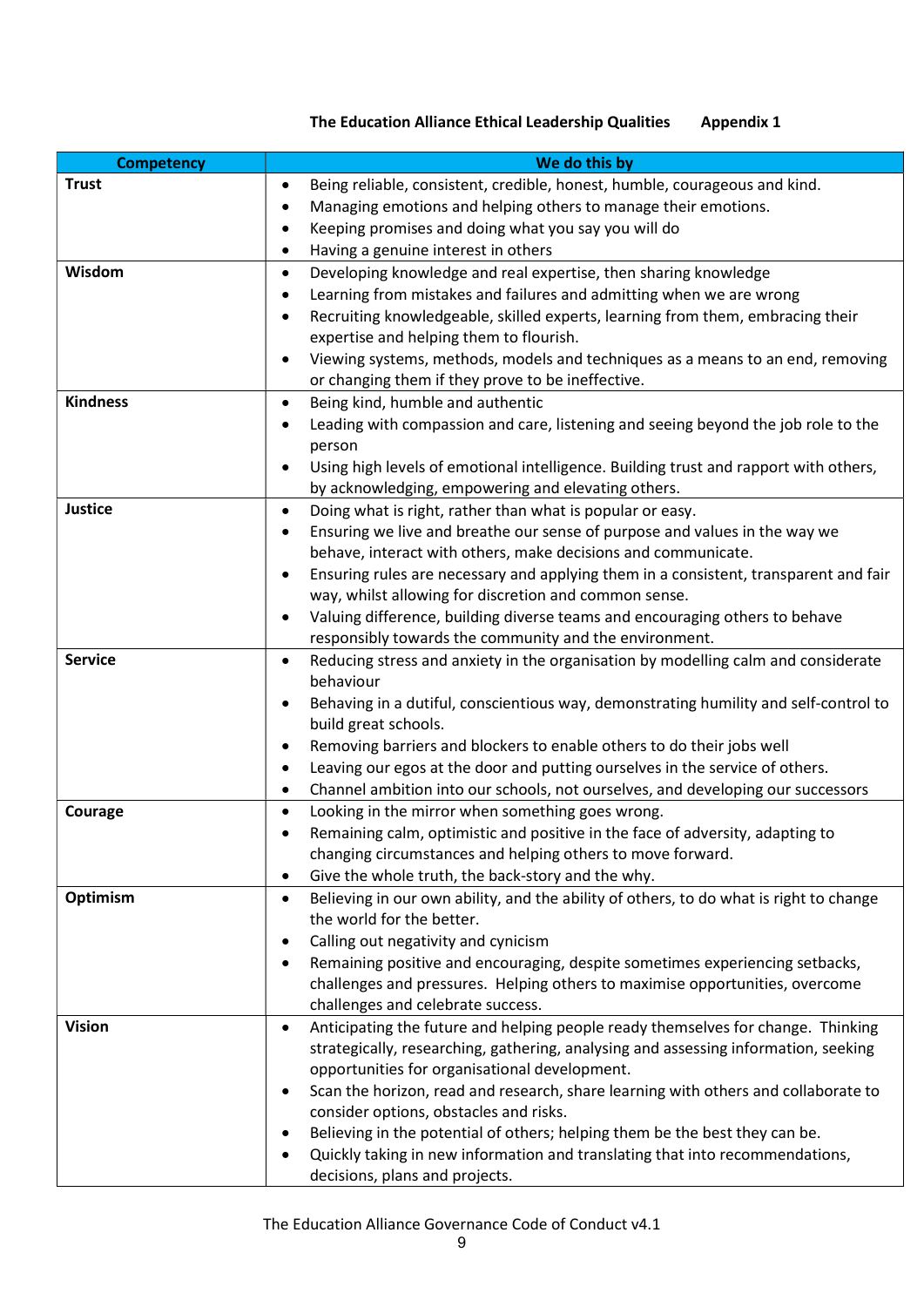## Governance Code of Conduct Agreement

As a Member/Trustee/Governor, I confirm I have read and understand the trust's Code of Conduct for Governance and I agree to observe this Code of Conduct to the best of my abilities.

I accept that I remain personally responsible for ensuring I do not place myself in a position or situation, which may result in a potential or perceived breach of this code and I will seek further advice from the Company Secretary or Governance Department if I am in doubt.

- I accept that my role is strategic and so will focus on our core functions rather than involve myself in day-to-day management.
- I will fulfil my role and responsibilities as set out in our scheme of delegation.
- I will develop, share and live the ethos and values of our trust.
- I agree to adhere to trust and school policies and procedures as set out by the relevant governing documents and law.
- I will work collectively with others across the trust for the benefit of the trust and our schools.
- I will be candid but constructive and respectful when holding senior leaders to account.
- I will consider how my decisions may affect the trust, our schools and the communities we serve.
- I will stand by the decisions that we make as a collective.
- Where decisions and actions conflict with the Seven Principles of Public Life or may place pupils at risk, I will speak up and bring this to the attention of the relevant authorities.
- I will only speak or act on behalf of the trust if I have the authority to do so.
- I will fulfil my responsibilities as a good employer, acting fairly and without prejudice.
- When making or responding to complaints I will follow the established procedures.
- I will strive to uphold the trust's reputation and the reputation of our schools in public and private communications (including on social media).
- I will not discriminate against anyone and will work to advance equality of opportunity for all.
- I will involve myself actively in the work of the trust and/or its committees, and accept my fair share of responsibilities, serving on committees or working groups where required.
- I will make every effort to attend all meetings and where I cannot attend explain in advance why I am unable to.
- I will arrive at meetings prepared, having read all papers in advance, ready to make a positive contribution and observe protocol.
- I will get to know the trust and our schools well and respond to opportunities to get involved in activities.
- I will visit our schools and when doing so will make arrangements with relevant staff in advance and observe school and trust protocol.
- When visiting the schools in a personal capacity (for example, as a parent or carer), I will continue to honour the commitments made in this code.
- I will participate in induction training and take responsibility for developing individual and collective skills and knowledge on an ongoing basis.